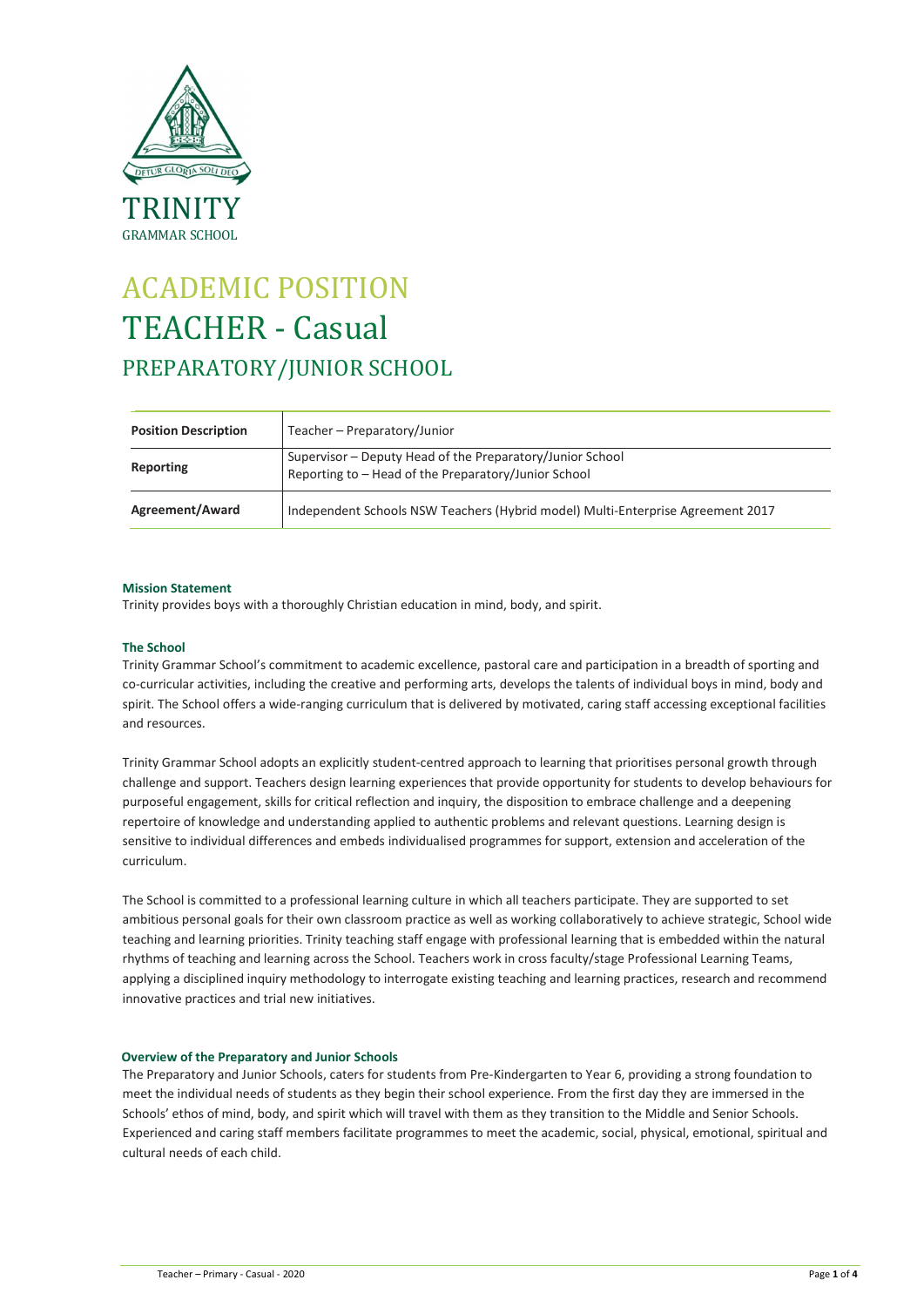### Purpose of the position

The role of the Trinity teacher is to support students' critical reflection and engagement as they develop knowledge, discipline-specific conceptual understandings as well as the transdisciplinary disposition of life-long learners in a safe and supportive Christian environment. Teachers work collaboratively to implement the Primary Years Programme (PYP) of the International Baccalaureate. This framework promotes an inquiry-based, concept-driven curriculum that support students to develop a variety of transdisciplinary approaches to learning.

Trinity Grammar School teaching staff engage in the continuous improvement of teaching and learning through structured analysis and review, personal practice and collaboration to achieve Stage goals and commitment to the strategic teaching and learning priorities of the School.

All staff at Trinity are to be positive in support of the School's traditions and Christian ethos and are expected to be flexible, enthusiastic, competent and dynamic team members who consistently model professional behaviour and collaborative engagement within the daily life of the School.

Members of the School community are expected to co-operate with the senior staff, establish and maintain effective relationships with teaching staff, support staff, students and parents and maintain high levels of confidentiality and professionalism at all times.

## Key relationships

All staff are appointed by the Head Master and are responsible to the Head Master for the overall performance of their duties. The Head Master delegates authority to the School Executive for the effective management of the School. All Primary School teachers report to the Head of the Preparatory/Junior School in relation to teaching and learning. The Deputy Head of the Preparatory/Junior School will provide guidance and instruction on day to day duties. Head of Human Resources will provide support and assistance to individual pastoral care requirements.

### Key accountabilities

- 1 Deliver curricula of the NSW Education Standards Authority (NESA) and the International Baccalaureate (IB) within the student centred principles of learning at Trinity Grammar School.
- 2 Use the School's Learning Management System and Administration System to deliver teaching and learning, maintain formal records required by the School including but not limited to progress reports, learning evidence, assessment data, incident and discipline reports.
- 3 Contribute to and participate in the School's Professional Learning structures in order to demonstrate continual improvement in professional practice.
- 4 Meet and maintain the Australian Professional Standards for Teachers appropriate to the level of accreditation and undertake relevant professional development to meet compliance requirements.
- 5 Support the School's formal pastoral care system and model the values of the School
- 6 Be actively involved with students in School sport and co-curricular activities and uphold the School standards and code of conduct.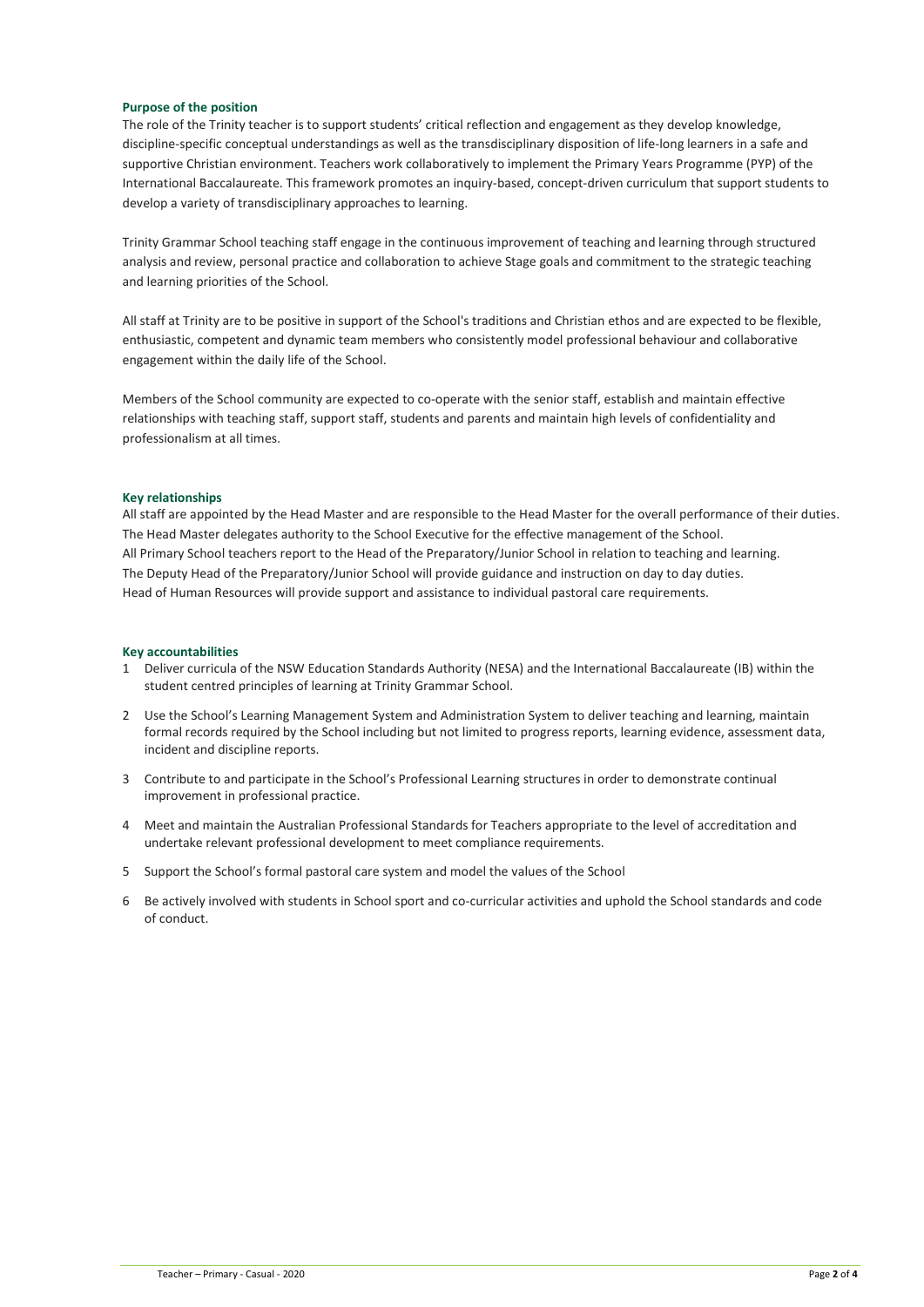### Role Responsibilities

## Academic

Working in close collaboration with and under the direction of the Head of Preparatory School or Head of Junior School:

- Deliver the curricula of the NSW Education Standards Authority (NESA) and the International Baccalaureate (IB) within the framework of the aims of education at Trinity Grammar School.
- Employ a range of pedagogical approaches in the preparation of engaging lessons with clear learning intentions.
- Differentiate learning experiences for both support and extension of individual learners.
- Analyse the range of available student data to ensure understanding of the specific needs of individual learners.
- Collect and monitor learning evidence at the class and stage level to ensure learning progress of all students.
- Provide specific, timely and forward-focused feedback to support personal learning progress of all students.
- Collaborate with the Director of Curriculum/PYP Co-ordinator and/or Stage Leaders to review, evaluate and design outstanding programmes of learning, assessment and resources.
- 8 Implement assessment programmes per the School's Assessment Policy and Assessment Principles.
- Undertake marking with reference to rubric criteria and moderation activities.
- Provide students with a welcoming and stimulating physical space for effective teaching and learning.
- Work collegially with Trinity Educational Support Services to co-design and/or co-teach units of work for both support and extension of individual students.

## Administrative

- Maintain formal records required by the School by using the School's Administration System, including but not limited to progress reports, learning evidence, assessment data, incident and discipline reports.
- Use the School's Learning Management System to deliver the curricula.
- Document and manage parent/student conversations as per the School's policies and procedures.
- Coordinate experiences that promote and support the curriculum and recreational needs of the students.
- Contribute to, and active involvement according to the School's Professional Meetings Schedule.

#### Pastoral

- Model the Christian values of the School and provide a Christ-like example to all students regardless of the student's faith or background
- Active involvement in the School's formal pastoral care system.
- Encourage student involvement and growth in all aspects of School life: academic, sporting, co-curricular and pastoral programmes.
- Liaise with parents and provide feedback about their child's academic progress.
- Monitor student welfare, make referrals to the Welfare Team and liaise with the Trinity Educational Support Services for students who may need additional support.
- Implement the School's Behaviour Management System.

# Technology and Equipment

- Be confident and resourceful in learning new technologies and continuously upskill in digital technologies to engage students and enhance student learning and resourcing educational programmes.
- Effective use of the School's Administration System.
- Effective use of the School's Learning Management System.
- Acquire and continue to develop expertise in subject specific applications.